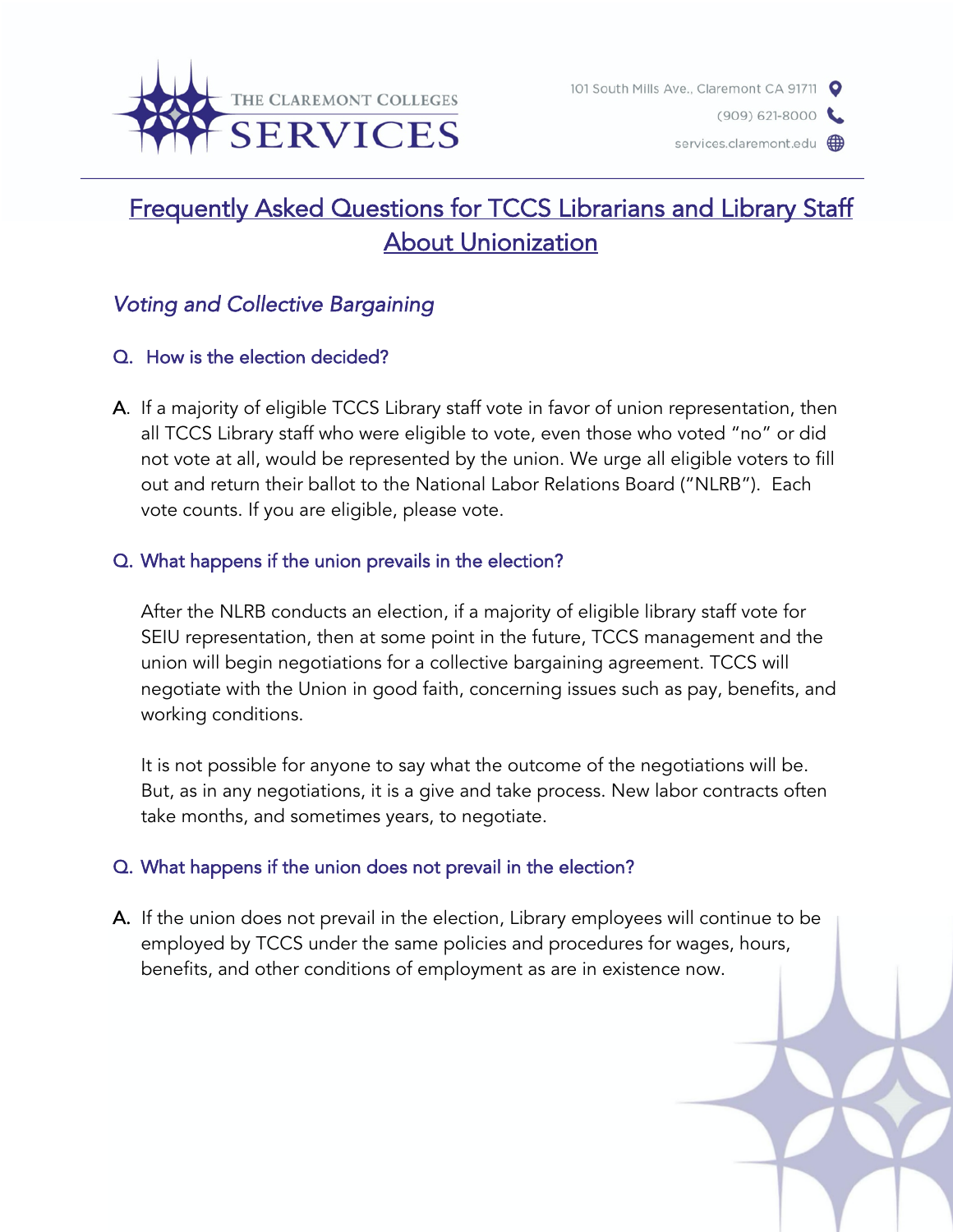# Q. If TCCS Library employees are unionized, what can I expect during the negotiation period?

A. TCCS and the Union will negotiate in good faith toward a collective bargaining agreement, a document that details the terms and conditions of employment for the TCCS Library staff. During this negotiation period and until a contract is ratified, TCCS Library staff will continue to operate under existing TCCS labor policies and procedures.

#### Q. How long will the collective bargaining process take?

A. The period of time for negotiation is unknown, but the first contract often takes months or years to negotiate.

### Q: What are some of the subjects that are bargained during negotiations?

A. Negotiation topics include wages, benefits, and other so-called mandatory subjects of bargaining, such as how seniority is used, required dues deduction, and the grievance process.

### Q. Does the law require that negotiations begin with the current wages, hours and working conditions and that only improvements are made to such items?

A. No. Each side is free to make proposals during bargaining that may alter the status quo. As a result of collective bargaining, you may end up with more than you have now in some areas, less than you have now, or the same as what you have now. This all depends on the negotiations.

# Q. During the collective bargaining process for an initial contract, do I have to pay dues?

A. Typically no, the Union will determine whether members must pay dues before the collective bargaining agreement is finalized.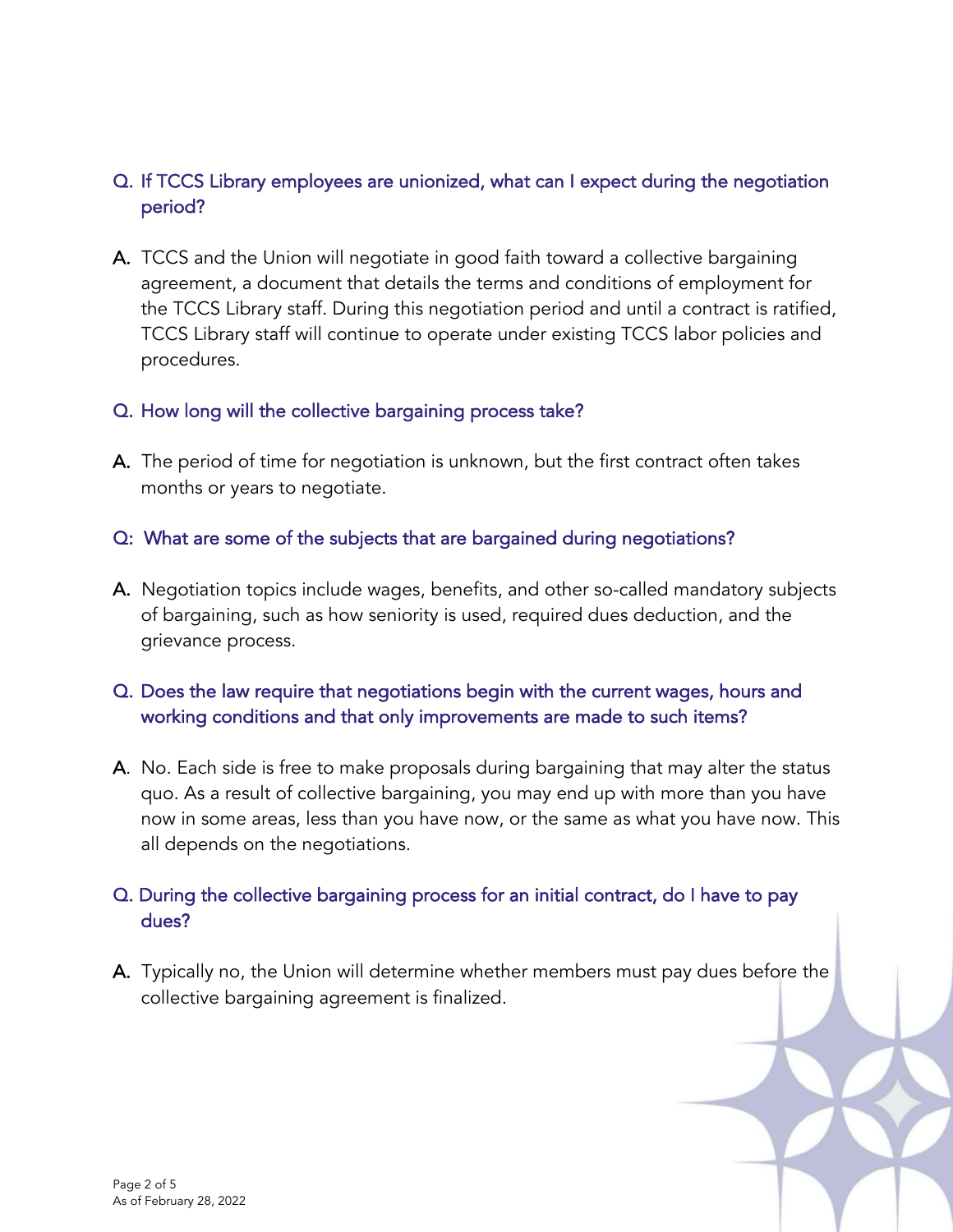# *Election Process*

## Q. How do I know for sure that a Union election is being held and whether I will be eligible to vote?

A. Through the Notice of Election issued by the National Labor Relations Board. The Notice of Election will be posted in the Library and sent electronically to staff in the collective bargaining unit and will include the titles of all eligible voters.

#### Q. How will I get my secret ballot?

A. The election will be conducted by mail. Secret ballots will be mailed to employees employed in the appropriate collective-bargaining unit at 2:30 p.m. on Monday, March 7, 2022. Ballots will be mailed to voters from the National Labor Relations Board, Region 21. Please ensure that TCCS has your current home address so that the ballot is sent to the correct location.

#### Q. What can I expect when I receive the ballot?

A. For those staff in the Professional Unit, they will receive a secret ballot with two questions. For those staff in the Non-Professional Unit, they will receive a secret ballot with one question. The ballot will contain information including how it must be filled out and when and to where to return it.



**BALLOT FOR VOTING GROUP - UNIT A (PROFESSIONAL UNIT)** 

**UNITED STATES OF AMERICA National Labor Relations Board** 21-RC-290066 **OFFICIAL SECRET BALLOT** For certain employees of THE CLAREMONT COLLEGES, INC. Do you wish to be represented for purposes of collective bargaining CALIFORNIA FEDERATION OF TEACHERS, AFOCIO? MARK AN "X" IN THE SOLIARE OF YOUR CHOICE **NO** DO NOT SIGN OR WRITE YOUR NAME OR INCLUDE OTHER MARKINGS THAT WOULD REVEAL YOUR IDENTITY. MARK AN "X" IN THE SQUARE OF YOUR CHOICE ONLY. If you make markings inside, or anywhere around, more than one square, you may request a new ballot by referring to the enclosed instructions. If you submit a ballot with ma or anywhere around, more than one square, your ballot will not be counted. .<br>Ind does not endorse any choice in this election. Any markings that you may s<br>ot have not been put there by the National Labor Relations Board.

**BALLOT FOR VOTING GROUP - UNIT B (NON-PROFESSIONAL UNIT)**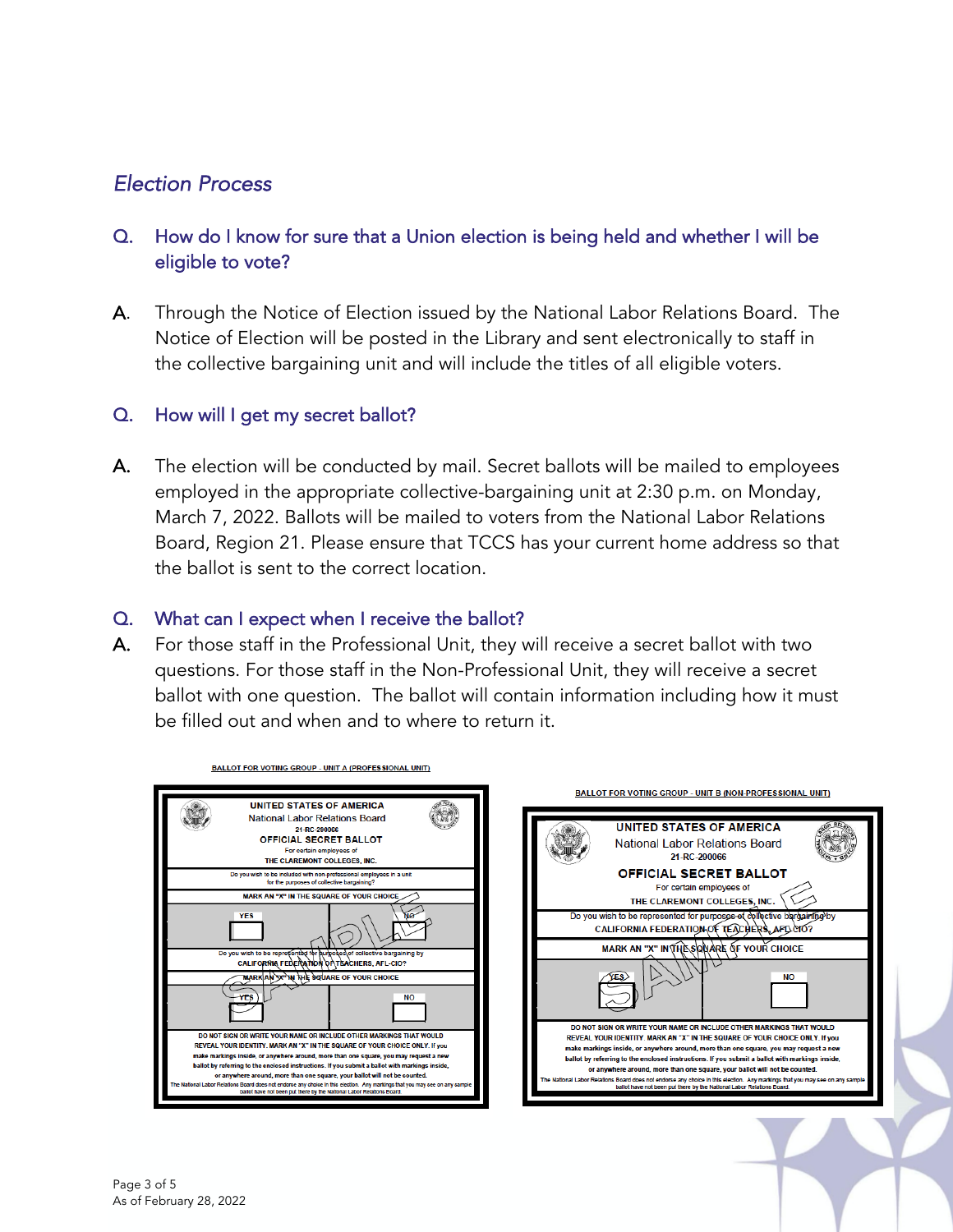# Q. Why do only the professional staff decide if non-professionals are in the same unit, or not?

- A. Because we have both "professional" and "non-professional" employees in our proposed bargaining unit, we will have a self-determination election (also known as a Sonotone election). This type of election process is dictated by the National Labor Relations Act, Section 9(b)(1) which provides that the Board shall not "decide that any unit is appropriate . . . if such unit includes both professional employees and employees who are not professional employees unless a majority of such professional employees vote for inclusion in such unit."
- Q. What would happen if the professional employees chose not to be in a bargaining unit with non-professional employees, but both non-professional and professional employees choose union representation?
- A. In that potential outcome, there may be two bargaining units, one consisting of professional employees and the other non-professional, who would each negotiate separate collective bargaining agreements.

# *Questions About Wages, Benefits and Working Conditions*

# Q. If the union prevails in the election, will Library staff remain eligible to receive TCCS budgeted pay increases?

A. Maybe. Employees that are not represented by the union will still be included in the TCCS budgeted pay increases. TCCS employees represented by the union are subject to the collective bargaining process. Employee wages may increase, decrease, or stay the same.

### Q. If the vote is approved, will my health care premiums stay the same?

A. All benefits for employees represented by the union are subject to the collective bargaining agreement. There may be changes to employee benefits or benefits and premiums may stay the same.